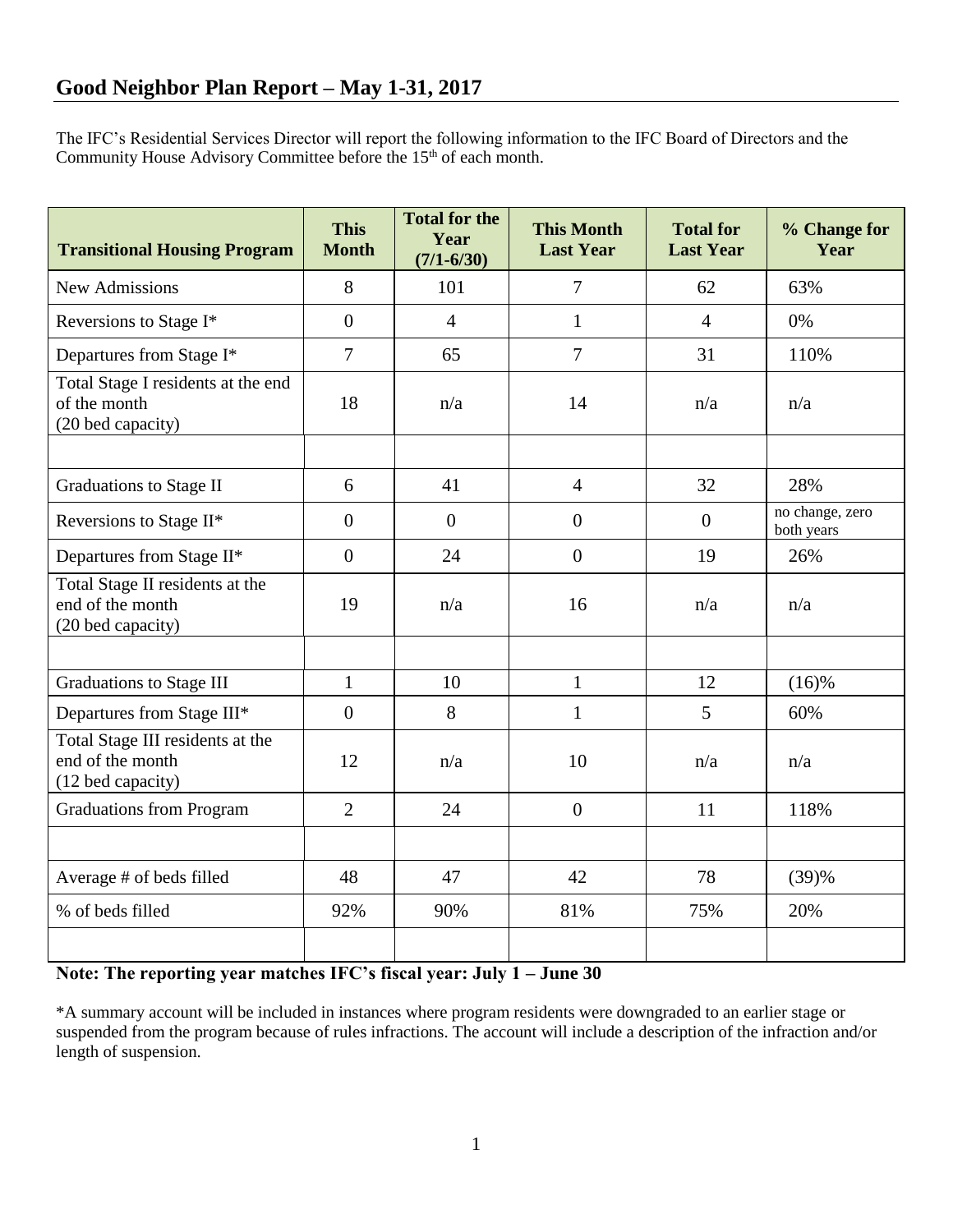## **Good Neighbor Plan Report – May 1-31, 2017**

| <b>Emergency Shelter-</b><br>open due to general conditions                                   | <b>This</b><br><b>Month</b> | <b>Total for</b><br>the Year | <b>This Month</b><br><b>Last Year</b> | <b>Total for</b><br><b>Last Year</b> | % Change<br>for Year             |  |  |  |
|-----------------------------------------------------------------------------------------------|-----------------------------|------------------------------|---------------------------------------|--------------------------------------|----------------------------------|--|--|--|
| # of nights shelter open                                                                      | $\overline{0}$              | 82                           | $\overline{0}$                        | 84                                   | (2)%                             |  |  |  |
| Average # of overnight guests                                                                 | $\overline{0}$              | $\overline{\mathbf{5}}$      | $\overline{0}$                        | $\overline{6}$                       | (17)%                            |  |  |  |
| total # of guests, duplicated                                                                 | $\overline{0}$              | 504                          | $\boldsymbol{0}$                      | 600                                  | $(16)$ %                         |  |  |  |
| total # of guests, new this fiscal year                                                       | $\overline{0}$              | 98                           | $\boldsymbol{0}$                      | 80                                   | 23%                              |  |  |  |
| # of nights # of guests > $17*$                                                               | $\overline{0}$              | $\overline{0}$               | $\overline{0}$                        | $\overline{0}$                       | no change,<br>zero both<br>years |  |  |  |
| <b>Emergency Shelter – open due to individual needs</b>                                       |                             |                              |                                       |                                      |                                  |  |  |  |
| # of on-premises admissions<br>resulting from police or emergency<br>services request*        | $\overline{0}$              | 10                           | $\overline{0}$                        | 12                                   | (17)%                            |  |  |  |
| <b>Safety and Security</b>                                                                    |                             |                              |                                       |                                      |                                  |  |  |  |
| # of guests admitted with current,<br>government-issued photo ID                              | $\overline{0}$              | 122                          | $\boldsymbol{0}$                      | 63                                   | 94%                              |  |  |  |
| # of guests admitted with other ID                                                            | $\overline{0}$              | $\overline{2}$               | $\boldsymbol{0}$                      | $\overline{0}$                       | 0%                               |  |  |  |
| # of guests admitted without ID*                                                              | $\overline{0}$              | 28                           | $\overline{0}$                        | 17                                   | 65%                              |  |  |  |
| # of scheduled visitors<br>(i.e. service providers, meetings)                                 | 27                          | 510                          | 20                                    | 361                                  | 41%                              |  |  |  |
| # of walk-up visitors seeking shelter                                                         | $\mathbf{1}$                | 17                           | $\overline{2}$                        | 28                                   | (39)%                            |  |  |  |
| # of other walk-up visitors<br>(i.e. donations, public tours)                                 | 5                           | 187                          | 13                                    | 272                                  | $(31)$ %                         |  |  |  |
| # of times a resident or guest left<br>Community House after curfew<br>without authorization* | $\overline{0}$              | 5                            | $\overline{0}$                        | 3                                    | 67%                              |  |  |  |
| # of times when staff instructed<br>someone to leave the premises*                            | 4                           | 75                           | 17                                    | 78                                   | (4)%                             |  |  |  |
| # of times when 911 and/or police are<br>called to premises for non-medical<br>reasons*       | 1                           | 3                            | 1                                     | 5                                    | (40)%                            |  |  |  |
| # of times a resident or guest charged<br>with a crime that occurred on<br>premises*          | $\overline{0}$              | $\overline{0}$               | $\theta$                              | $\theta$                             | 0%                               |  |  |  |
| # of guests who were found to be a<br>sex offenders staying on premises*                      | $\overline{0}$              | $\overline{0}$               | $\boldsymbol{0}$                      | $\overline{0}$                       | 0%                               |  |  |  |
| * if this occurs, the monthly report will include an explanation as well as a count           |                             |                              |                                       |                                      |                                  |  |  |  |